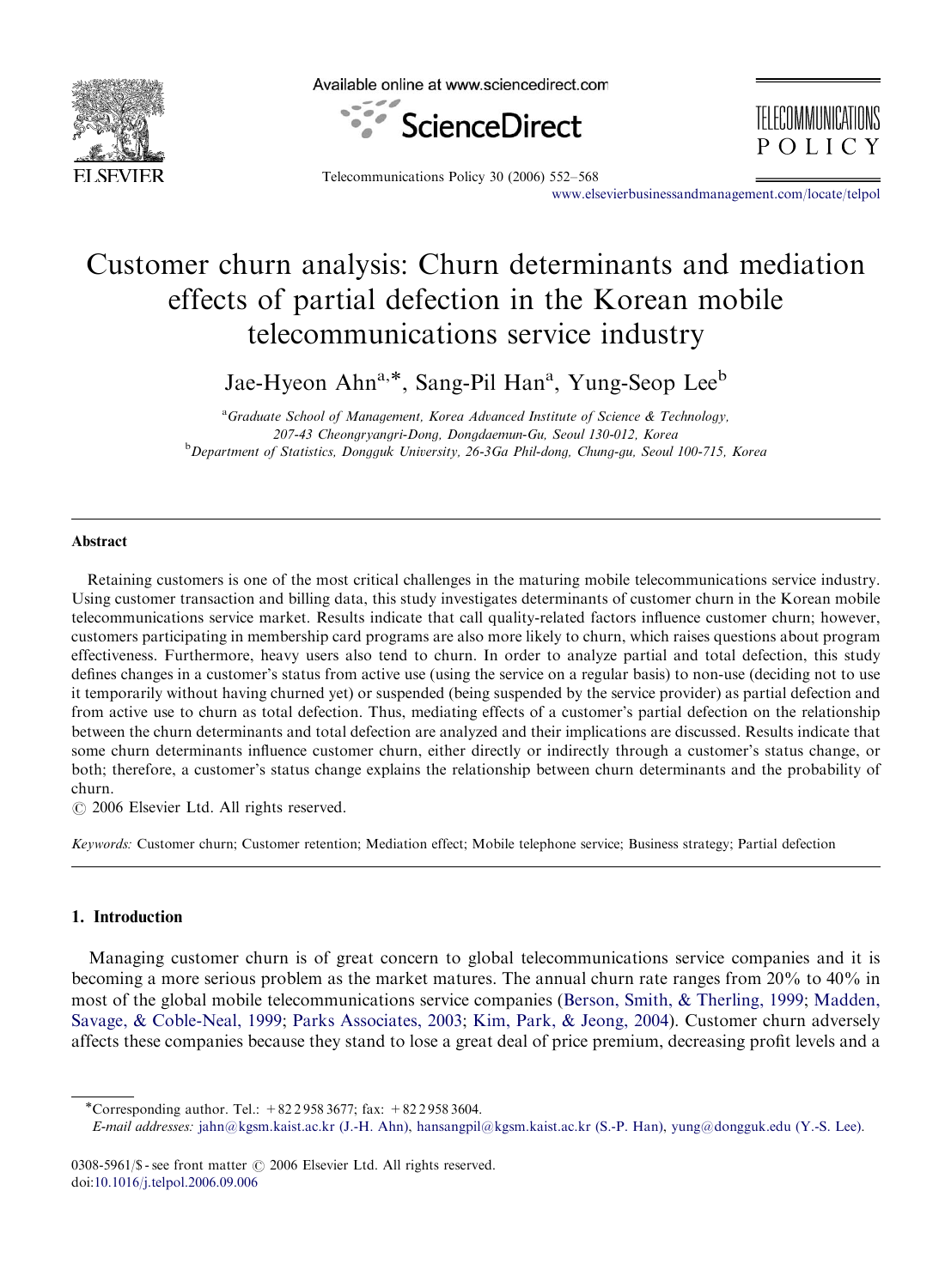possible loss of referrals from continuing service customers [\(Reichheld & Sasser, 1990](#page--1-0)). Furthermore, the cost of acquiring a new customer can substantially exceed the cost of retaining an existing customer ([Siber, 1997](#page--1-0)).

In a highly competitive and maturing mobile telecommunications service market, a defensive marketing strategy is becoming more important. Instead of attempting to entice new customers or lure subscribers away from competitors, defensive marketing is concerned with reducing customer exit and brand switching ([Fornell](#page--1-0) & [Wernerfelt, 1987](#page--1-0)). [Reichheld \(1996\)](#page--1-0) estimated that, with an increase in customer retention rates of just 5%, the average net present value of a customer increases by 35% for software companies and 95% for advertising agencies. Therefore, in order to be successful in the maturing market, the strategic focus of a company ought to shift from acquiring customers to retaining customers by reducing customer churn.

In order to better manage customer churn, companies need to fully understand a customer's behavioral churn path and the factors pertaining to the customer churn; however, these problems have not been fully addressed in the literature.

First, previous studies mainly focused on finding a few specific factors (e.g., customer dissatisfaction, customer loyalty, etc.) pertaining to customer churn rather than investigating and empirically testing a comprehensive model encompassing relationships among various constructs, such as customer dissatisfaction, switching costs, service usage and other customer-related variables. For example, [Keaveney \(1995\)](#page--1-0) only examined why customers switch their services and classified the reasons into eight general categories. [Bolton](#page--1-0) [\(1998\)](#page--1-0) investigated the role of customer satisfaction in a dynamic model estimating the customer's duration with the service carrier. [Bolton, Kannan, and Bramlett \(2000\)](#page--1-0) found that members in loyalty reward programs overlook a negative evaluation of the company vis-a`-vis its competitors in their repatronage decisions. [Gerpott, Rams, and Schindler \(2001\)](#page--1-0) analyzed a two-stage model where overall customer satisfaction has a significant impact on customer loyalty, which in turn influences customers' intentions to terminate their contractual relationship. [Lee, Shin, and Park \(2003\)](#page--1-0) found some determinants of customer churn in the Korean broadband Internet access service market. [Kim et al. \(2004\)](#page--1-0) investigated the adjustment effect of switching barriers on customer satisfaction and customer loyalty.

Secondly, due to the proprietary nature of actual customer data, much of the research has dealt with consumer survey data asking consumers' perceptions of service experiences and intention to remain. However, the survey data rather than the actual customer transaction or billing data may not fully represent the customer's actual future repatronage decision. Furthermore, due to cost concerns, most survey-based studies use a small sample of less than a thousand customer records ([Keaveney, 1995;](#page--1-0) [Bolton et al., 2000;](#page--1-0) [Gerpott](#page--1-0) [et al., 2001](#page--1-0); [Lee et al., 2003;](#page--1-0) [Kim et al., 2004](#page--1-0)), which may undermine the reliability and validity of analysis results.

In fact, there are several studies that are based on large-scale actual customer transaction and billing data. However, their objectives mainly focus on predictive accuracy rather than descriptive explanation. For example, detailed call data is used to predict the probability of customer churn ([Mozer, Wolniewicz, Grimes,](#page--1-0) [Johnson,](#page--1-0) & [Kaushansky, 2000](#page--1-0); [Ng and Liu, 2000](#page--1-0); [Wei and Chiu, 2002](#page--1-0)); a subscriber's remaining tenure with the company is estimated using internal company databases [\(Drew, Mani, Betz, & Datta, 2001](#page--1-0)) and brand switching and adoption probabilities are forecasted using commercial databases [\(Weerahandi & Moitra,](#page--1-0) [1995\)](#page--1-0). However, there are at least two exceptions, both of which use survival analysis to test hypotheses about churn predictors. One is a study by [Bolton \(1998\)](#page--1-0) where actual customer transaction and survey data is used to analyze customer churn behavior in the cellular service market. Another is a customer attribution study where [Poel and Lariviere \(2004\)](#page--1-0) analyzed an in-house data warehouse in the European financial service market.

Compared with the previous studies, this paper has two distinct research objectives. The first objective is to develop a comprehensive churn model and empirically test it using a large sample of actual customer transaction and billing data, which is directly related to actual customer churn decisions. Identifying customer churn determinants, such as core service failures, customer complaints, loyalty programs, service usage, etc., may help managers improve company operations in terms of their marketing strategy, specifically customer churn prevention programs.

The second objective is to identify both partial and total defection in a subscription-based telecommunications service industry. The majority of previous studies have focused on discovering the direct effect of independent variables on customer churn; however, this study is motivated by the idea that customer status may act as a *mediator* between churn determinants and customer churn, indicating that a customer's status